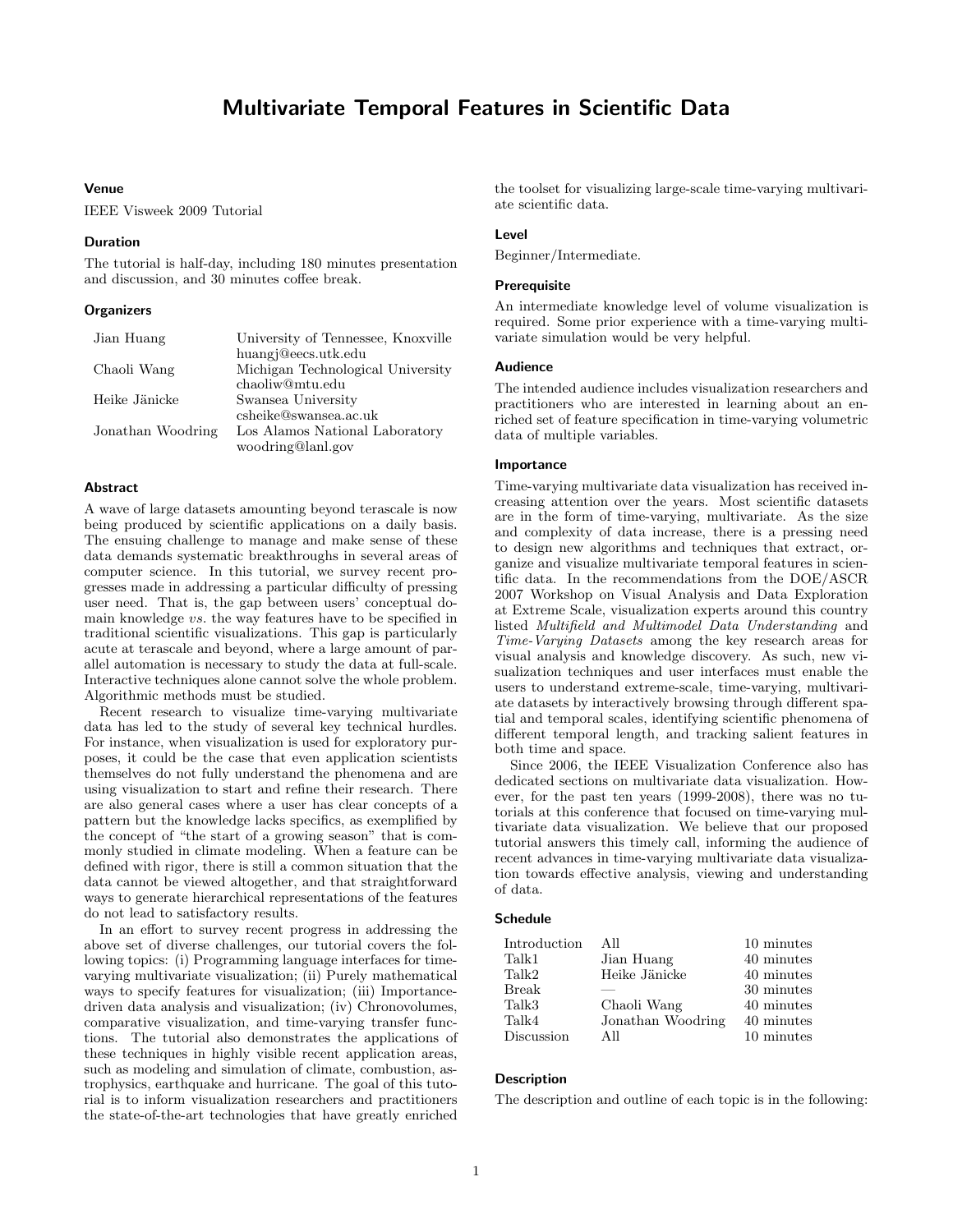# Programming Language Interfaces for Time-Varying Multivariate Visualization

## Jian Huang

#### Abstract

Recent advances in the field of query-based visualization have enabled a powerful technique for large data visualization. Using query-based visualization, users can quickly and intuitively explore very large, highly complex multivariate data. But although human-domain knowledge is always a driving factor, query-based visualization is commonly guided by trial and error and is often ad hoc. In addition, ad hoc approach becomes extremely cumbersome and time consuming when the exponentially large growth of multivariate timevarying simulation data is considered. In this domain, more efficient user tools with versatile automation are necessary.

Motivated by the elegance and power of domain specific programming language interfaces, we have developed two query language interfaces for visualizing features in large, multi-variate, time-variant datasets. The first was developed to enable the user to express features in terms of statistical properties of local spatio-temporal neighborhoods. Clauses on relative terms can be used to avoid requiring overly detailed, and hence overly constrained, specifications. The second is a temporal pattern language directly modeled after regex (regular expression). Wildcards provide a powerful way to represent the existence of non-topical events, whether temporal or multivariate. Queries containing wildcards are automatically expanded to a number of actual range queries that can be extracted concurrently in order for a systematic exploration of the data. Both languages are tightly integrated into the visual analysis process. We apply these language frameworks to a recent climate modeling simulation and describe a mechanism making query processing scalable and of low latency.

# **Outline**

- Introduction
	- Brief motivation from the perspective of climate modeling research
- Related Work
	- Query-driven visualization
- Spatial Querying
	- Neighborhood-based querying
	- Bin selection and predicate clauses
- Temporal Querying
	- Textual pattern matching
	- Syntax, interpreter and scalable query servers
- Scalable Back-End Servers

### **Contribution**

This segment of the tutorial surveys the latest research trends of query-driven visualization. A few known methods to build a scalable server to enable high-throughput queries in datasets are also discussed in this talk.

# Information-theoretic Methods for the Visual Analysis of Climate and Flow Data

# Heike Jänicke

#### Abstract

The amount of scientific data is doubling every year. Due to the general availability of high-performance computers, not only the number of performed simulations and data records increases, but also the size of each data set. Scientists generate data at finer resolutions in space and time, and employ many different coupled variables resulting in data set sizes of several giga- or terabytes (1,000 gigabytes). Hence, compression techniques are required to reduce the amount of data to the essential and support scientists in getting the big picture.

Information theory is a powerful tool to automatically achieve such high compression, while retaining the crucial information in the data. Different abstraction layers have been proposed to define features in a purely mathematical way: A core technique is local statistical complexity which identifies those regions in a data set that locally contain a lot of information about the data set's fluid dynamics. To allow for more insight into the local dynamics, causal states partition the domain into different classes of behavior. They encode the local dynamics of unsteady flow and give a cause and effect relationship between a positions past and future. Summarizing all causal states in a data set and analyzing the transitions between them, we resolve an  $\epsilon$ -machine that can be represented by a directed graph.  $\epsilon$ -Machines are a static representation of the temporal dynamics in a time-dependent data set and allow for the identification of different patterns present in the data. The feature level is reached when incorporating additional information into the  $\epsilon$ -machine to guide the user's attention. Such methods allow, for example, for the investigation of the temporal evolution of the flow and for automatic feature tracking based on the encoded local dynamics. As features can be either defined on a per position or per particle basis, we show how the information-theoretic concepts are applied to Eulerian and Lagrangian flows in order to detect relevant structures.

## Outline

- Introduction
- Related Work
- Information-theoretic Tools for Data Compression and Analysis
	- Causal states
	- Local statistical complexity
	- $\epsilon$ -Machines
	- Complexity measures in Eulerian and Lagrangian flows
- Mathematical Feature Specification and Analysis

#### Contribution

All techniques that will be presented in this part of tutorial have been successfully applied to different application domains such as fluid flow and climate simulation. Using the automatic techniques, we could identify well known important structures as well as interesting new formations in a purely mathematic way.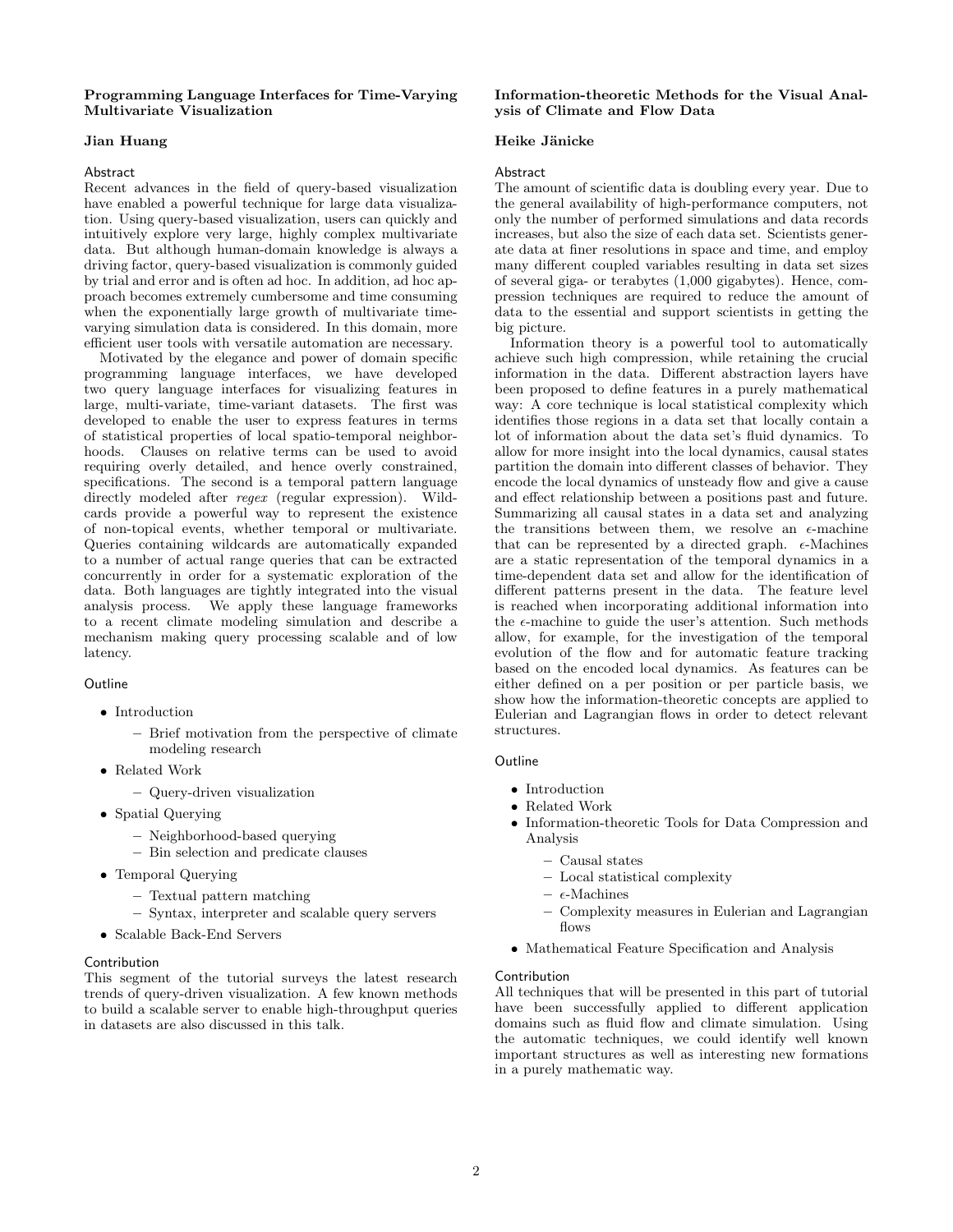# Importance-Driven Data Analysis and Visualization

# Chaoli Wang

#### Abstract

As we have reached a stage where data easily overwhelm the limits of human comprehension, it is imperative to identify and present the most relevant information. This part of tutorial focus on new techniques that identify data features and highlight important regions for cost-effective data evaluation, viewing and understanding.

First, I will present a reduced-reference approach to volume data quality assessment which extracts important statistical information from the original data in the multiscale wavelet domain. Using only the extracted information as "carry-on" features, we are able to identify and quantify the quality loss in reduced or distorted versions of data. Second, I will introduce an importance-driven solution for uncovering the dynamic behaviors of time-varying data. This is achieved by analyzing the importance of data blocks in the joint feature-temporal space using the concepts from information theory. The analysis yields an importance curve for each block characterizing its temporal behavior. Clustering all importance curves effectively classifies the time-varying data for importance-driven visualization. Finally, the concept of importance can also be drawn from domain knowledge and used in data reduction. I will describe an algorithm that utilizes a reference feature to partition and compress time-varying data.

## Outline

- Introduction and Motivation
- Volume Data Quality Assessment
	- Wavelet hierarchy and subband statistics
	- Feature representation
	- Quality assessment
- Importance-Driven Visualization
	- Entropy-based data importance
	- Importance-driven techniques
- Application-Driven Compression
	- Reference features and data prioritization
	- Compression, decompression and visualization

#### Contribution

This part of the tutorial highlights how effective data viewing and understanding can be achieved by leveraging the important aspect of data. The solutions presented point out a promising direction for coping with the large data problem facing computational scientists and visualization researchers.

#### Comparative Visualization and Transfer Functions for Time-Varying Data

#### Jonathan Woodring

## Abstract

To visualize and analyze the time-varying data, several techniques are introduced that move beyond animations and side by side comparison to reason about temporal trends, due to human perception limitations such as short-term visual memory, change blindness, and the inability to make precise quantified reasoning. Visualization of time-varying data involves classification (transfer functions) to be able to specify and find spatio-temporal patterns in the data. To generate transfer functions for time-varying data, similar temporal trends are used for data classification, which is realized through classification via time histograms and classification via analysis of temporal trends. Visualization presentation techniques are introduced that can aid in the visualization of time-varying data by comparative analysis. Multi-scale temporal spreadsheet views aid in the comparison between time steps by quantifying value differences over time at different time scales. Chronovolumes and 3D composition visualize time-varying data in such a way that it can precisely describe spatio-temporal trends in a single image through comparative analysis.

# Outline

- Introduction and Motivation
- Comparative Visualization for Time
	- Chronovolumes and composition
	- Multi-scale temporal spreadsheet
- Time-Varying Transfer Functions
	- Time histograms
	- Trend clustering and sequencing

#### Contribution

This segment of the tutorial discusses methods for time-varying transfer function generation and the use comparative visualization in time-varying data. Transfer function generation in general is a difficult problem, and even more so for time-varying data. We describe two methods for time-varying data transfer function specification: a manual and semi-automatic method through time histograms and a semi-automatic method via analysis of the data. Second, animations and side-by-side comparison of frames is lacking for being able to quantify and describe similarities and differences that happen over time in data. We describe several comparative methods that makes it easier for a user to precisely see what is changing over time through: multi-scale filtering, quantification of values in a spreadsheet view, and a comparative rendering technique that compresses multiple time steps into one dataset.

#### Tutorial Notes

The tutorial notes will consist of the description of the tutorial, copies of the slides for each talk, and an extensive bibliography including specific references used in the tutorial as well as a general selection of relevant references.

## **Instructors**

The background of each instructor is listed in alphabetical order.

### Jian Huang

University of Tennessee, Knoxvile

Jian Huang is an associate professor in the EECS Department at the University of Tennessee, Knoxville. His research focuses on large data visualization, multivariate visualization, and parallel, distributed and remote visualization. He received a BEng in electrical engineering from the Nanjing University of Posts and Telecom, China in 1996. During his subsequent graduate study at the Ohio State University, he was awarded an MS degree in computer science and an MS degree in biomedical engineering, both in 1998, and a PhD